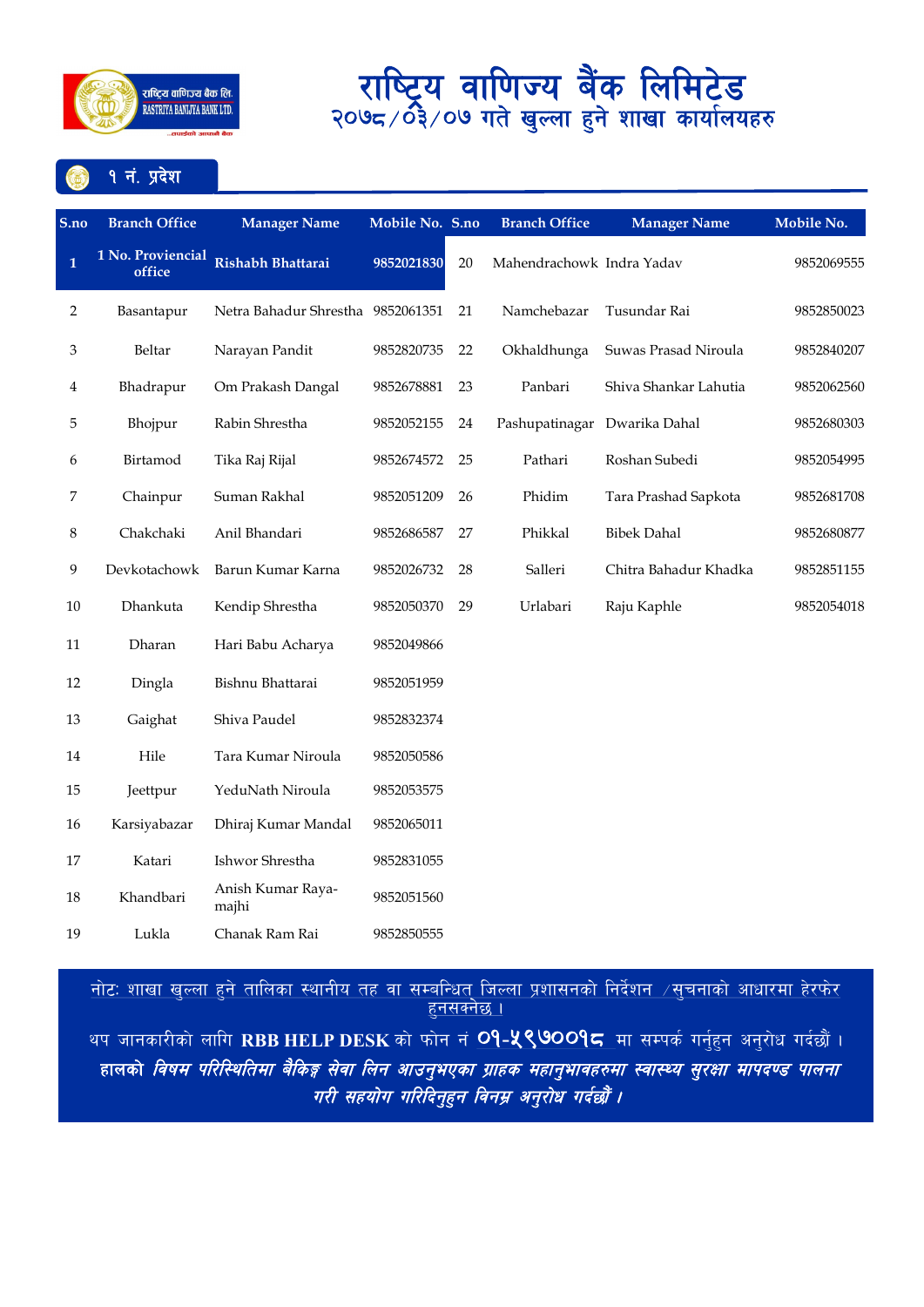

**S.no Branch Office Manager Name Mobile No. S.no Branch Office Manager Name Mobile No. 1 2 No Provincial Provincial Bishwo Gyawali 9855021109** 17 Kalaiya Bivek Kumar **Office** Bishwo Gyawali **9855021109** 17 Kalaiya Bhrivastav Shrivastav <sup>9855025855</sup> Balara Pawan Kumar Kushwah 9855040494 18 Kathauna Bijaya Kumar Das 9852823835 Balawabazar Sanjaya Sharma 9854031281 19 Lahan Bhola Kumar Karki 9852832195 Bardibas Lal Bahadur Thokar 9854030021 20 Lalbandi Rom Prasad Silwal 9854035801 Barhathawa Suresh Khatiwada 9854037504 21 Maulapur Jeewan Baitha 9855044136 Birgunj Ranjan Upreti 9855022860 22 Mirchaiya Krishna Deo Goshain 9852832523 Chandrapur Mani Raj B.K. 9855041749 23 Nijgadh Deepak Prasad Poudel 9855024261 8 Dhanusha Mahendranagar Suresh Mandel <sup>9854025429</sup> <sup>24</sup> Pidarichowk Pradeep Kumar Jha <sup>9854024553</sup> Garudabazar Ghanashyam Katwal 9855025301 25 Pipara Dinesh Kumar Rajak 9854025328 Gaur Niroj Pandey 9855025208 26 Pokhariya Dharmendra Chaudhari 9855011023 Gunjbhawanipur Arbind Kumar Jha 9855049910 27 Rajbiraj Umesh Nepal 9852820716 Hanumannagar Suraj Pokhrel <sup>9852820681</sup> <sup>28</sup> Shreepur Ishwori Prashad Ishwori Prashad<br>Dhungel 9855025237 Ishnath Ramhari Adhikari 9855041367 29 Simara Om Prakash Shah Kanu 9855029002 Jadukoha Sammit Kumar Thakur 9854023656 30 Siraha Kamalesh Jha 9852832295 Jaleshwor Shivshankar Yadav 9854030494 31 Sukhipur Parshu Ram Majhi 9852832525 Janakpur Ranjita Kumari 9854024554 32 Suvarnapur Rishikesh Bhattarai 9855011109

नोटः शाखा खल्ला हने तालिका स्थानीय तह वा सम्बन्धित जिल्ला प्रशासनको निर्देशन  $\vee$ सचनाको आधारमा हेरफेर हनसक्नेछ ।

थप जानकारीको लागि RBB HELP DESK को फोन नं **09-५९७009८** मा सम्पर्क गर्नहन अनरोध गर्दछौं । हालको *विषम परिस्थितिमा बैकिङ्ग सेवा लिन आउनुभएका ग्राहक महानुभावहरुमा स्वास्थ्य सुरक्षा मापदण्ड पालना* गरी सहयोग गरिदिन्**हन विनम्र अन्**रोध गर्दछौं ।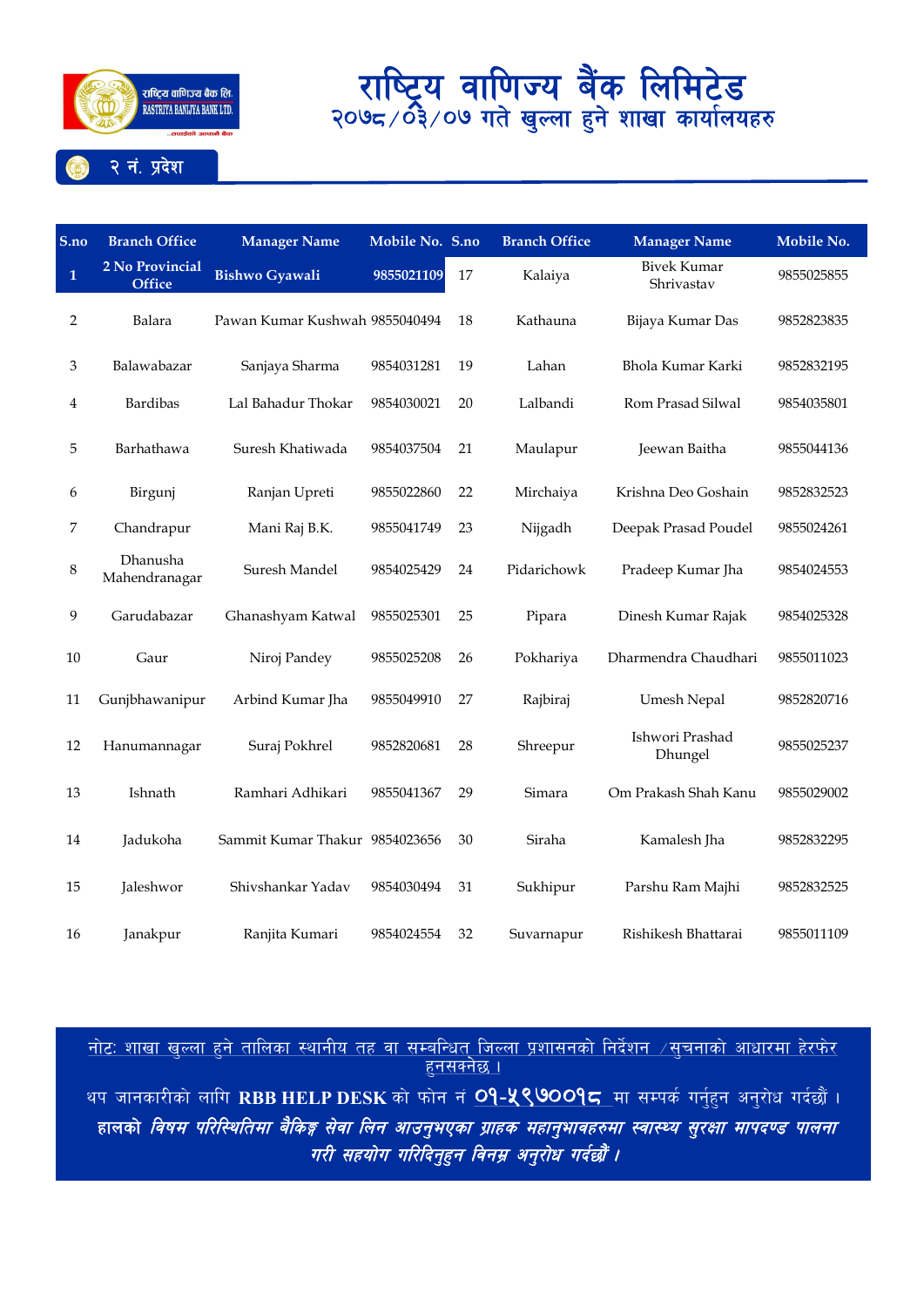

### बागमती प्रदेश

### काठमाण्डौ उपत्यका बाहिरका शाखा कार्यालयहरु

| S.no         | <b>Branch Office</b>                        | <b>Manager</b>            | Mobile No. | S.no | <b>Branch Office</b> | <b>Manager</b>           | Mobile No. |
|--------------|---------------------------------------------|---------------------------|------------|------|----------------------|--------------------------|------------|
| $\mathbf{1}$ | <b>Bagmati</b><br><b>Proventcial Office</b> | <b>Sony Shrestha</b>      | 9851237410 | 13   | Kalikasthan          | Dambar Bahadur<br>Rokaya | 9851242129 |
| 2            | Banepa                                      | Dinesh Kumar Rai          | 9851225814 | 14   | Khanikhola           | Shankhar Singh           | 9851279820 |
| 3            | Bhakundebesi                                | Sujan Kumar Dhakal        | 9851120154 | 15   | Kharanitar           | Rajan Raila              | 9851237168 |
| 4            | Bharatpur                                   | Santosh Soti              | 9855061207 | 16   | Malekhu              | Khemraj Rawal            | 9851175024 |
| 5            | Bhimphedi                                   | Bishnu Dahal              | 9855089077 | 17   | Manthali             | Rameshwor Ghimire        | 9854040056 |
| 6            | Bidur                                       | Rima Shrestha             | 9851251500 | 18   | Narayangadh          | Manoj Bilash Panta       | 9855060313 |
| 7            | Charikot                                    | Upendra Pariyar           | 9854021302 | 19   | Netrawati            | Raju Baram               | 9851313155 |
| 8            | Dhading                                     | Anirudra Upadhaya         | 9851119964 | 20   | Parsadhap            | Sushil Mahato            | 9855064707 |
| 9            | Dhulikhel                                   | Binod Prasad Sapkota      | 9851125496 | 21   | Ramechhap            | Indra Mani Dulal         | 9854040057 |
| 10           | Gajuri                                      | Anita Shrestha            | 9851190410 | 22   | Ratnanagar           | Gyan Bahadur Bhulon      | 9855080201 |
| 11           | Hetauda                                     | Hem Raj Marahatta         | 9855068414 | 23   | Sanghutar            | Sundar Suwal             | 9854022055 |
| 12           | Jalbire                                     | Prakash Prasad<br>Sedhain | 9851113800 | 24   | Sindhuli             | Khil Raj Bhattrai        | 9854041155 |

<u>नोटः शाखा खल्ला हने तालिका स्थानीय तह वा सम्बन्धित जिल्ला प्रशासनको निर्देशन  $\neq$ सूचनाको आधारमा हेरफेर</u>  $5$ नसक्नेछ । थप जानकारीको लागि RBB HELP DESK को फोन नं <mark>O9-५९७००१८</mark> मा सम्पर्क गर्नुहन अनुरोध गर्दछौं । हालको *विषम परिस्थितिमा बैकिङ्ग सेवा लिन आउनुभएका ग्राहक महानुभावहरुमा स्वास्थ्य सुरक्षा मापदण्ड पालना* गरी सहयोग गरिदिनुहुन विनम्र अनुरोध गर्दछौं ।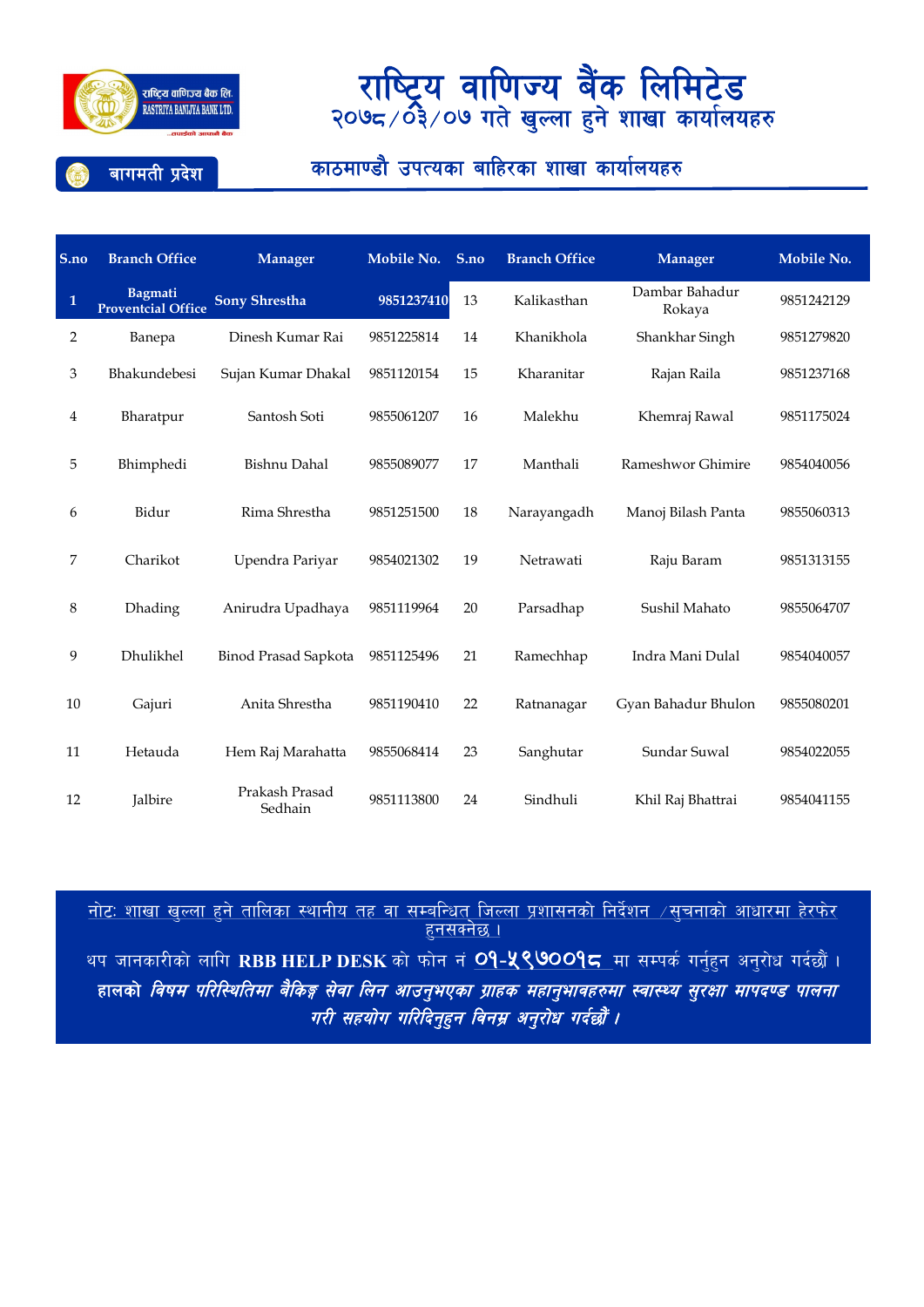# राष्ट्रिय वाणिज्य वैंक लि.को

काठमाण्डौ उपत्यकामा खुल्ने शाखा कार्यालयहरु

राष्ट्रिय वाणिज्य बैंक लि. RASTRIYA BANIJYA BANK LTD.

| मंगलबार              | बुधबार      | विहिबार              | शुक्रबार      | आईतबार               | <u>सोमबार</u> |
|----------------------|-------------|----------------------|---------------|----------------------|---------------|
| २०७८/०३/०१           | २०७८/०३/०२  | <i>६</i> ०९६०२,च्छ०२ | $80/50/200$ र | २०७८/०३/०६           | २०७८/०३/०७    |
| बानेश्वर             | कोटेश्वर    | बानेश्वर             | कोटेश्वर      | बानेश्वर             | कोटेश्वर      |
| ९८५११२५०८८           | ९८४११९५६२६  | ९८५११२५०८८           | ९८४११९५६२६    | ९८५११२५०८८           | ९८५११९५६२६    |
| मैतिदेवी             | गौशाला      | मैतिदेवी             | गौशाला        | मैतिदेवी             | गौशाला        |
| ९८४११२५२५१           | ९८४११२४११८  | ९८४११२५२५१           | ९८५११२५११८    | ९८४११२५२५१           | ९८५११२५११८    |
| मुख्य शाखा कार्यालय, | भोटाहिटी    | मुख्य शाखा कार्यालय, | भोटाहिटी      | मुख्य शाखा कार्यालय, | भोटाहिटी      |
| बिशालबजार            | ९८५११२५०८४  | बिशालबजार            | ९८५११२५०८४    | बिशालबजार            | ९८५११२५०८४    |
| ९८५१२४६७३५           |             | ९८५१२४६७३५           |               | ९८५१२४६७३५           |               |
| ठमेल                 | टेकु        | ठमेल                 | टेकु          | ठमेल                 | टेकु          |
| ९८४११२६४४४           | ९८५११२५३५७  | ९८५११२६४४४           | ९८५११२५३५७    | ९८५११२६४४४           | ९८५११२५३५७    |
| बालाजु               | कलंकी       | बालाजु               | कलंकी         | बालाजु               | कलंकी         |
| ९८५१२४५६२८           | ९८४११२४१६२  | ९८५१२४५६२८           | ९८४११२४१६२    | ९८५१२४५६२८           | ९८५११२५१६२    |
| स्वयम्भु             | महाराजगञ्ज  | स्वयम्भु             | महाराजगञ्ज    | स्वयम्भु             | महाराजगञ्ज    |
| ९८४११७४०२४           | ९८४११२५०९१  | ९८४११७४०२४           | ९८४११२५०९१    | ९८४११७४०२४           | ९८५११२५०९१    |
| दरवारमार्ग           | पुतलीसडक    | दरवारमार्ग           | पुतलीसडक      | दरवारमार्ग           | पुतलीसडक      |
| ९८५१२७३९९३           | ९८५११२४६९४  | ९८५१२७३९९३           | ९८५११२४६९४    | ९८५१२७३९९३           | ९८५११२४६९४    |
| बुढानीलकण्ठ          | टोखा        | बुढानीलकण्ठ          | टोखा          | बुढानीलकण्ठ          | टोखा          |
| ९८४११२६२२२           | ९८४१२५४१६३  | ९८४११२६२२२           | ९८४१२५४१६३    | ९८४११२६२२२           | ९८५१२५४१६३    |
| बौद्ध                | नक्शाल      | बौद्ध                | नक्शाल        | बौद्ध                | नक्शाल        |
| ९८५११२७९५४           | ९८४११२५०३९  | ९८५११२७९५४           | ९८५११२५०३९    | ९८५११२७९५४           | ९८५११२५०३९    |
| थापाथली              | त्रि.अ.वि   | थापाथली              | त्रि.अ.वि     | थापाथली              | त्रि.अ.वि     |
| ९८४११२४१६९           | ९८५१०७८३३६  | ९८४११२५१६९           | ९८५१०७८३३६    | ९८४११२५१६९           | ९८५१०७८३३६    |
| ललितपुर, लगनखेल      | पुल्चोक     | ललितपुर, लगनखेल      | पुल्चोक       | ललितपुर, लगनखेल      | पुल्चोक       |
| ९८५१२४७३९१           | ९८४११२४२४२  | ९८५१२४७३९१           | ९८४११२४२४२    | ९८५१२४७३९१           | ९८४११२५२५२    |
| लुभु                 | भैसेपाटी    | लुभु                 | भैसेपाटी      | लुभु                 | भैसेपाटी      |
| ९८४११५१३५५           | ९८४११९३१४९  | ९८४११५१३५५           | ९८५११९३१४९    | ९८४११५१३५५           | ९८५११९३१४९    |
| फर्पिङ               | किर्तिपुर   | फर्पिङ               | किर्तिपुर     | फर्पिङ               | किर्तिपुर     |
| ९८५१२२०७००           | ९८४११२५१०९  | ९८५१२२०७००           | ९८४११२५१०९    | ९८५१२२०७००           | ९८५११२५१०९    |
| सानोठिमी             | सुर्यविनायक | ਠਿਸੀ                 | सानोठिमी      | सुर्यविनायक          | ठिमी          |
| ९८५१०७८३३२           | ९८४१११९७६७  | ९८४११२५१५५           | ९८५१०७८३३२    | ९८४१११९७६७           | ९८४११२५१५५    |

<u>साथै बैंकको उपत्यका बाहिरको शाखाहरुको हकमा, शाखा खल्ने दिन र समय स्थानीय तह वा सम्बन्धित जिल्ला प्रशासनको निर्देशन ⁄ सचनाको</u> <u>आधारमा खल्ने व्यहोरा सम्पूर्ण ग्राहक महानुभावहरुमा जानकारी गराउदछौं ।</u>

थप जानकारीको लागि RBB HELP DESK को फोन नं O9-X९७009<del>८</del> मा सम्पर्क गर्नुहन अनुरोध गर्दछौं ।

हालको *विषम परिस्थितिमा बैकिङ्ग सेवा लिन आउनुभएका ग्राहक महानुभावहरुमा कोरोना संक्रमण सम्बन्धी स्वास्थ्य सुरक्षा मापदण्ड पालना* गरी सहयोग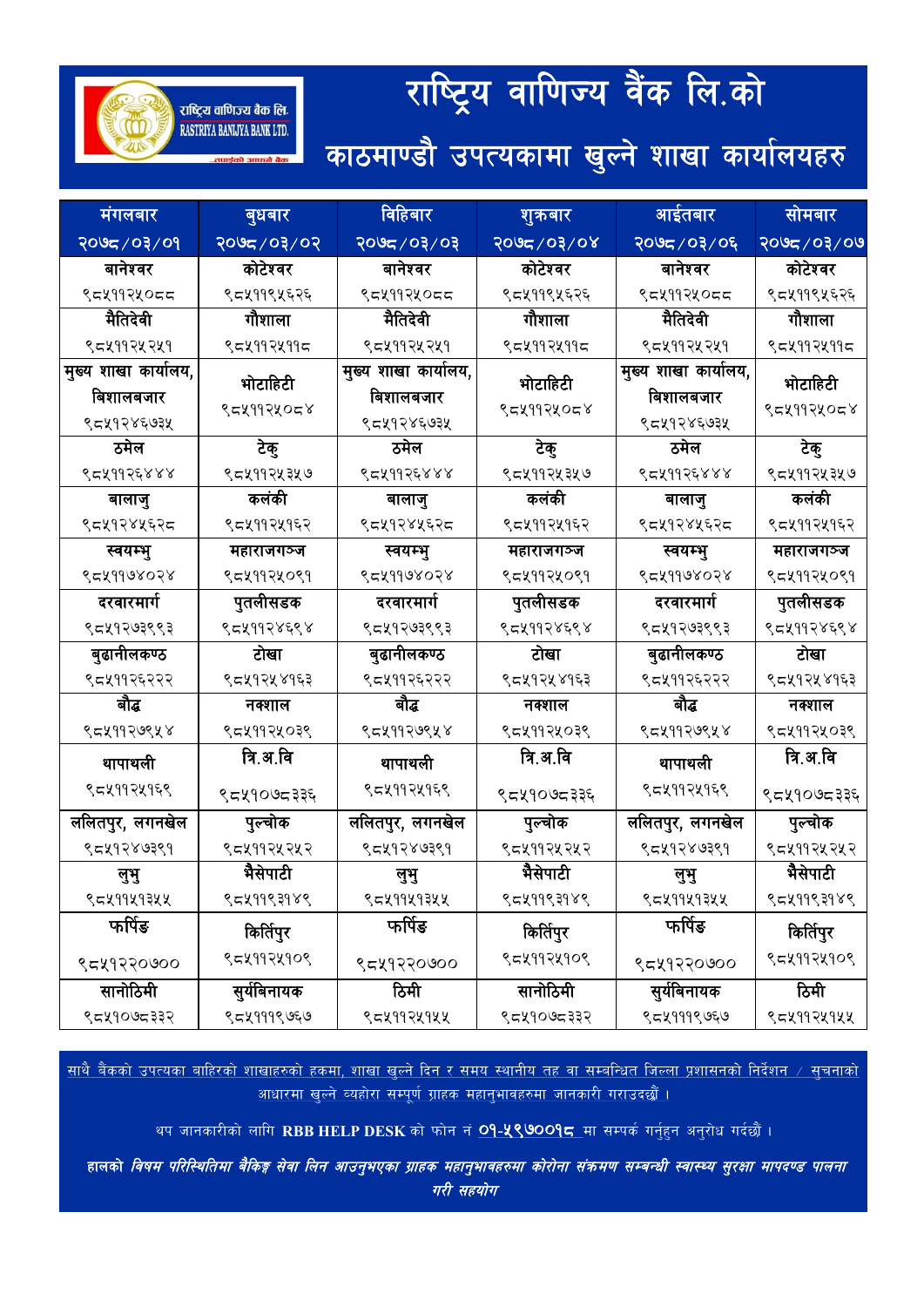

गण्डकी प्रदेश

| S.no         | <b>Branch Office</b>                | <b>Manager Name</b> | Mobile No. S.no |    | <b>Branch Office</b> | <b>Manager Name</b>     | Mobile No. |
|--------------|-------------------------------------|---------------------|-----------------|----|----------------------|-------------------------|------------|
| $\mathbf{1}$ | Gandaki Proviceial<br><b>Office</b> | Pramod Adhikari     | 9856024883      | 15 | Lakeside             | Kamala Timilsina        | 9856068027 |
| 2            | Aanbukhaireni                       | Shree Dhar Ghimire  | 9856060055      | 16 | Lunkhu Deurali       | Sandeep Poudel          | 9857628444 |
| 3            | Aarughat                            | Kabiraj Bhandari    | 9751013536      | 17 | Manang               | Purna Bahadur<br>Tamang | 9856049184 |
| 4            | Arjunchaupari                       | Arjun Bhattarai     | 9856051327      | 18 | Mustang              | <b>Bimal Poudel</b>     | 9857654455 |
| 5            | Benibazar                           | Arjun Tiwari        | 9857622455      | 19 | Patichour            | Yadav Prasad<br>Paudel  | 9857628354 |
| 6            | Besishahar                          | Somnath Paudel      | 9856045025      | 20 | Phalebas             | Toran Bahadur<br>B.K.   | 9857628354 |
| 7            | Bhachhek                            | Sanjaya Tikhatari   | 9856040311      | 21 | Prithwichowk         | Ram Prashad<br>Sharma   | 9856031302 |
| 8            | Damauli                             | Kamala Karki        | 9856063655      | 22 | Syangjabazar         | Prakash Gaire           | 9856050287 |
| 9            | Gaidakot                            | Krishna Panthi      | 9855052335      | 23 | Talchowk             | Sanjeev Subedi          | 9856033134 |
| 10           | Galyang Bazar                       | Sunil Thapa         | 9856070494      | 24 | Tangikot             | Nirmal Subedi           | 9857086300 |
| 11           | Gorkha                              | Kapil Karki         | 9856040310      | 25 | Triveni              | Pradip B.K              | 9857013509 |
| 12           | Kawasoti                            | Sabin Raj Adhikari  | 9857030180      |    |                      |                         |            |
| 13           | Khairenitar                         | Tulsi Mani Adhikari | 9856011357      |    |                      |                         |            |
| 14           | Kusma                               | Nawaraj Dhungana    | 9857622655      |    |                      |                         |            |

<u>नोटः शाखा खल्ला हने तालिका स्थानीय तह वा सम्बन्धित जिल्ला प्रशासनको निर्देशन  $\neq$ सचनाको आधारमा हेरफेर </u> <u>हनसक्नेछ ।</u> थप जानकारीको लागि RBB HELP DESK को फोन नं <mark>O9-५९७OO9८</mark> मा सम्पर्क गर्नुहुन अनुरोध गर्दछौं । हालको *विषम परिस्थितिमा बैकिङ्ग सेवा लिन आउनुभएका ग्राहक महानुभावहरुमा स्वास्थ्य सुरक्षा मापदण्ड पालना* गरी सहयोग गरिदिनुहुन विनम्र अनुरोध गर्दछौं ।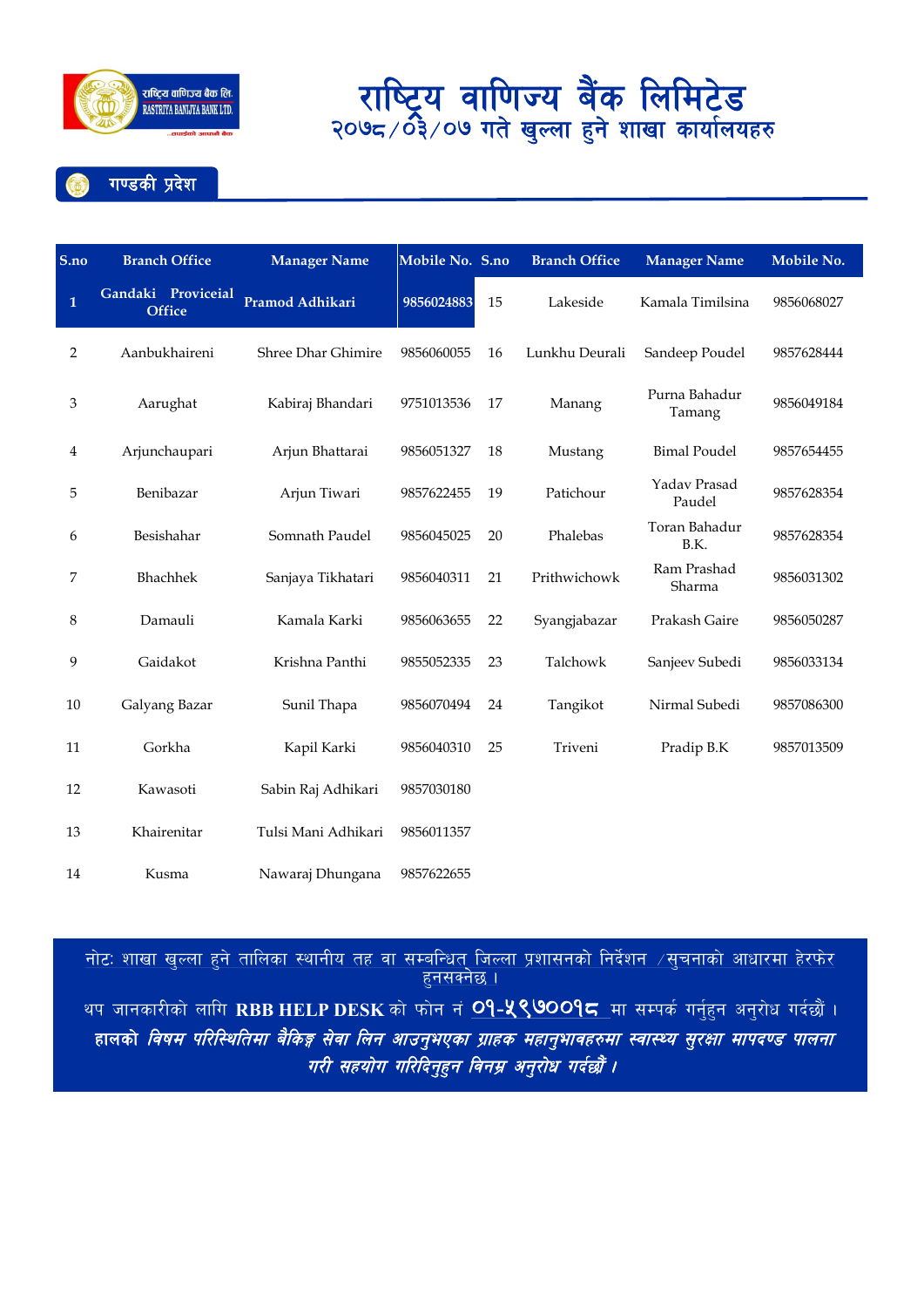



| S.no         | <b>Branch Office</b>                                                                                                                | <b>Manager Name</b>             | Mobile No. S.no |    | <b>Branch Office</b>           | <b>Manager Name</b> | Mobile No. |  |
|--------------|-------------------------------------------------------------------------------------------------------------------------------------|---------------------------------|-----------------|----|--------------------------------|---------------------|------------|--|
| $\mathbf{1}$ | Lumbini Provincial Ananda Subedi<br><b>Office</b>                                                                                   |                                 | 9858020564      | 20 | Sukkhabandargaha<br>Bhairahawa | Him Lal Khanal      | 9857024349 |  |
| 2            | Aryabhanjyang                                                                                                                       | Narayan Bahadur<br>Bajracharya  | 9857060350      | 21 | Sunwal                         | Madhav Poudel       | 9857024341 |  |
| 3            | Bansgadhi                                                                                                                           | Dhurba Kumar Tharu              | 9858040092      | 22 | Surajpura                      | Arjun Raj Kafle     | 9857016326 |  |
| 4            | Bhurigaun                                                                                                                           | Tul Bahadur Sunar               | 9858024385      | 23 | Tribhuwanchowk                 | Tej Prasad Acharya  | 9858032555 |  |
| 5            | Chandrauta                                                                                                                          | Gopal Prasad Neupane 9857014590 |                 | 24 | Tulsipur                       | Gopal Acharya       | 9857821332 |  |
| 6            | Ghorahi                                                                                                                             | Shreedhar Ghimire               | 9857864000      | 25 | Rolpa                          | <b>Bishnu Gaire</b> | 086-440308 |  |
| 7            | Gulariya                                                                                                                            | Suman Bashyal                   | 9858024155      |    |                                |                     |            |  |
| 8            | Gulmi                                                                                                                               | Gunanidhi Bhusal                | 9857061560      |    |                                |                     |            |  |
| 9            | Harthok                                                                                                                             | Gayatree Karki                  | 9857065841      |    |                                |                     |            |  |
| 10           | Holeri                                                                                                                              | Mun Bahadur Budha               | 9857822431      |    |                                |                     |            |  |
| 11           | Kohalpur                                                                                                                            | Dadhi Ram Acharya               | 9858023475      |    |                                |                     |            |  |
| 12           | Kotihawa                                                                                                                            | Anjali Khanal                   | 9857035339      |    |                                |                     |            |  |
| 13           | Lamahi                                                                                                                              | Dipak Raj Acharya               | 9857831425      |    |                                |                     |            |  |
| 14           | Narayanpur                                                                                                                          | Ram Prasad Paudel               | 9857832918      |    |                                |                     |            |  |
| 15           | Palpa                                                                                                                               | Parash Mani Ghimire 9857060994  |                 |    |                                |                     |            |  |
| 16           | Purtighat                                                                                                                           | Arjun Prasad Aryal              | 9857071328      |    |                                |                     |            |  |
| 17           | Rampur                                                                                                                              | Santosh Gupta                   | 9857062075      |    |                                |                     |            |  |
| 18           | Ridibazaar                                                                                                                          | Indra Bd. Thapa                 | 9857068126      |    |                                |                     |            |  |
| 19           | Sandhikharka                                                                                                                        | Kamal Prasad Acharya 9857061155 |                 |    |                                |                     |            |  |
|              | <u>नोटः शाखा खुल्ला हुने तालिका स्थानीय तह वा सम्बन्धित् जिल्ला प्रशासनको निर्देशन  ⁄सुचनाको आधारमा हेरफेर</u><br><u>हनसक्नेछ ।</u> |                                 |                 |    |                                |                     |            |  |
|              | थप जानकारीको लागि RBB HELP DESK को फोन नं <mark>O9-५९७००१८</mark> मा सम्पर्क गर्नुहुन अनुरोध गर्दछौं ।                              |                                 |                 |    |                                |                     |            |  |
|              | हालको <i>विषम परिस्थितिमा बैकिङ्ग सेवा लिन आउनुभएका ग्राहक महानुभावहरुमा स्वास्थ्य सुरक्षा मापदण्ड पालना</i>                        |                                 |                 |    |                                |                     |            |  |

गरी सहयोग गरिदिनुहुन विनम्र अनुरोध गर्दछौं ।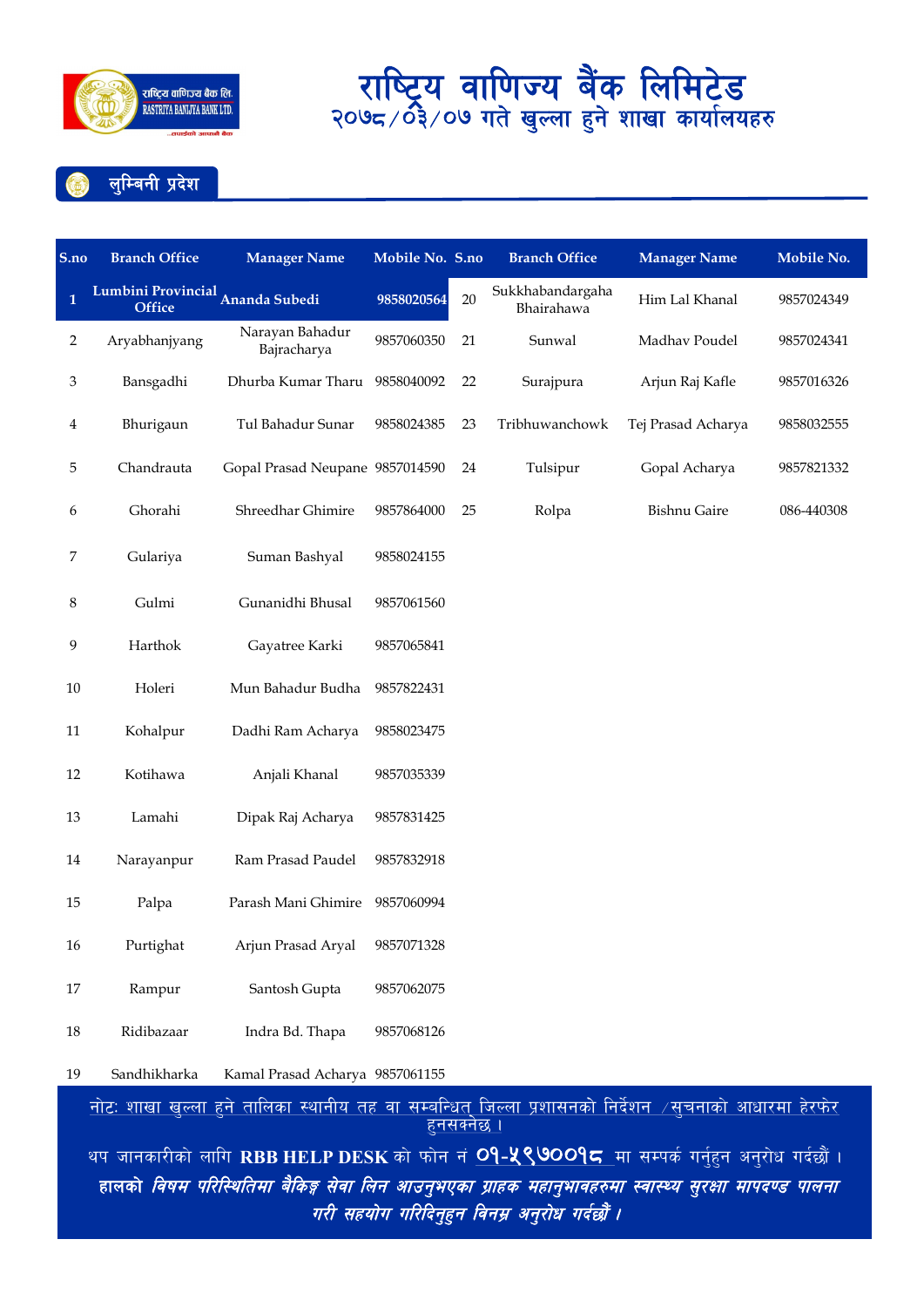

### कर्णाली प्रदेश

| 19S.<br>no   | <b>Branch Office</b>         | <b>Manager Name</b>             | Mobile No. S.no |    | <b>Branch Office</b> | <b>Manager Name</b> | Mobile No. |
|--------------|------------------------------|---------------------------------|-----------------|----|----------------------|---------------------|------------|
| $\mathbf{1}$ | Karnali provincial<br>office | Ram Kumar Thapa                 | 9858070461      | 11 | Jumla                | Ombahadur Shahi     | 9858320518 |
| 2            | Bidhyapur                    | Naba Raj Khanal                 | 9858076444      | 12 | Luham                | Naresh Dhoj Shahi   | 9857825432 |
| 3            | Birendranagar                | JayPrakash Baral                | 9858046516      | 13 | Manma                | Suresh Mishra       | 9858320052 |
| 4            | Chaurjahari                  | Hikmat Bahadur Karki 9858029009 |                 | 14 | Mehelkuna            | Chiranjibi Giri     | 9858063127 |
| 5            | Chharkatangsong              | Binod Sharma                    | 9858029830      | 15 | Mudkechula           | Shiva Tiwari        | 9857850520 |
| 6            | Dailekh                      | Chetan BC                       | 9858051319      | 16 | Mugu                 | Harendra Bohora     | 9758900555 |
| 7            | Dolpobuddha                  | Bhima Sunar                     | 9858366051      | 17 | Mugum<br>Karmarong   | Jangabir B.K.       | 9858390007 |
| 8            | Dullu                        | Krishna Prashad<br>Upadhaya     | 9858050219      | 18 | Simikot              | Sabita Shahi        | 9858322491 |
| 9            | Dunai                        | Chudamani K.C                   | 9858366003      | 19 | Soru                 | Jaya Bahadur Malla  | 9858390789 |
| 10           | Jajarkot                     | Ilam bhadur Khadka              | 9858085055      | 20 | Surkhet              | Lila Ram Dhungana   | 9858051291 |

<u>नोटः शाखा खुल्ला हुने तालिका स्थानीय तह वा सम्बन्धित् जिल्ला प्रशासनको निर्देशन  $\neq$ सुचनाको आधारमा हेरफेर </u>  $5$ नसक्नेछ ।

थप जानकारीको लागि RBB HELP DESK को फोन नं <mark>O9-<mark>५९७</mark>00<mark>9८</mark> मा सम्पर्क गर्नुहुन अनुरोध गर्दछौं ।</mark> हालको *विषम परिस्थितिमा बैकिङ्ग सेवा लिन आउनुभएका ग्राहक महानुभावहरुमा स्वास्थ्य सुरक्षा मापदण्ड पालना* गरी सहयोग गरिदिनुहुन विनम्र अनुरोध गर्दछौं ।